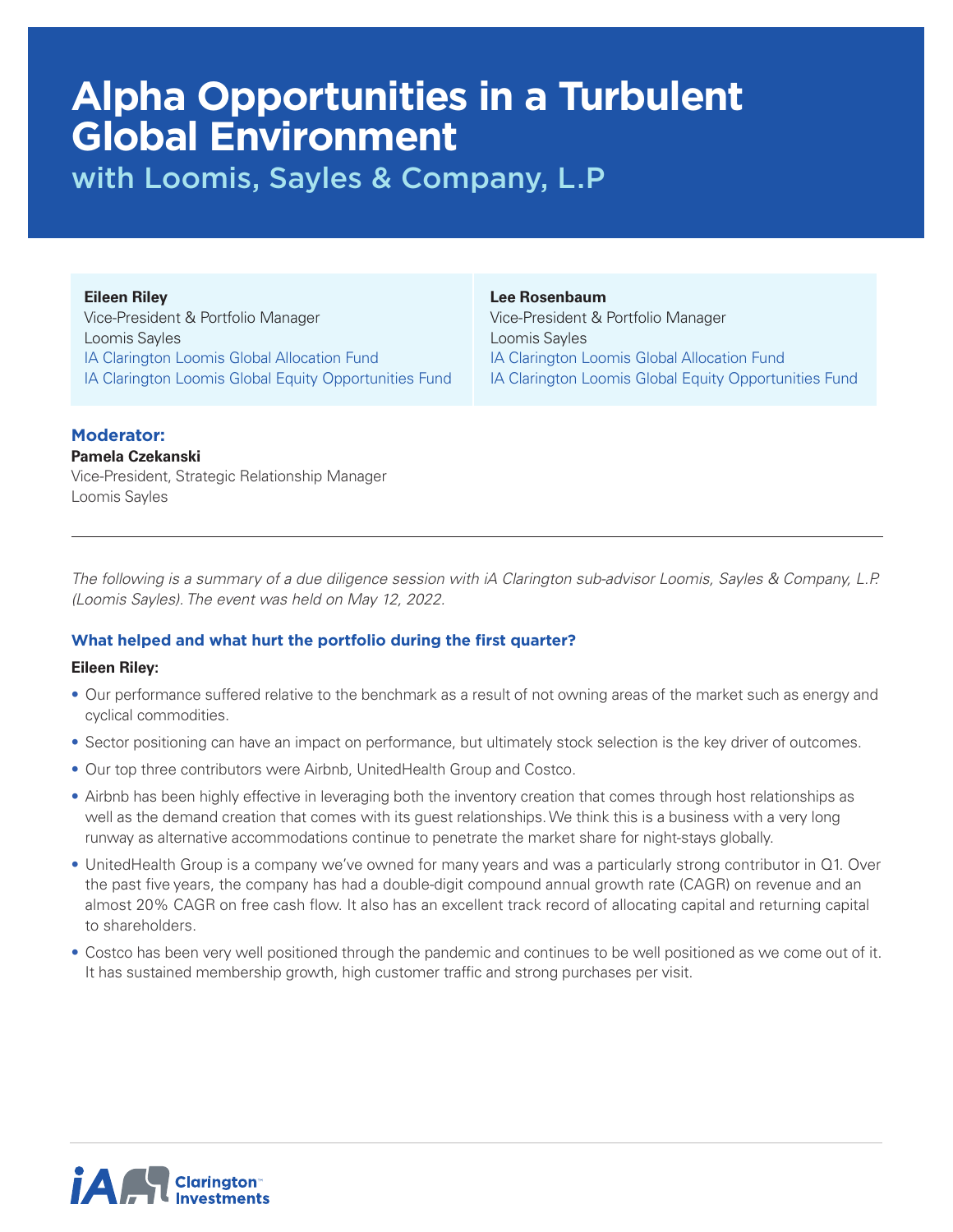## **Lee Rosenbaum:**

- Our top three detractors over the recent period have been Meta (Facebook), Sherwin-Williams and PayPal.
- Meta has faced stiff competition from TikTok, causing some revenue challenges. Their metaverse investments are also putting pressure on profit margins in the near term. But the company does have a very strong balance sheet and is putting it to work through stock buybacks.
- Sherwin-Williams is a position we've held for many years. The recent weakness actually started a number of years ago following the very impactful winter storm in the energy complex along the Gulf coast. Those challenges hurt Sherwin-Williams' margins and became more pronounced as we moved through the pandemic and into the post-pandemic period. The company is a price maker rather than a price taker, and we think the price increases it has implemented over the past 12–18 months will stick. Its gross margins are still strong, but not quite as strong as they used to be.
- PayPal's goals around user growth have not materialized, resulting in a paring back of expectations. Our reassessment has led us to exit this position.

## **Where are the opportunities in the global equity markets?**

## **Eileen Riley:**

- About half of our turnover is in existing holdings, and that's because we look at periods of market volatility as opportunities to adjust position sizes up or down.
- We also look at volatility as an opportunity to add new names to the portfolio. We have a list of companies that exhibit our alpha drivers of quality and intrinsic value growth, but that may not have the valuation we're looking for as an attractive entry point. Market drawdowns often provide an opportunity to add these names to the portfolio.
- Year to date, we have increased some existing positions (e.g., Home Depot, Nomura Research Institute), and added some new names to the portfolio (e.g., Adobe).

## **What are your thoughts on the technology sector?**

## **Lee Rosenbaum:**

- We need to monitor each business to make sure it continues to track with our investment thesis, particularly with respect to free cash flow generation and free cash flow growth. PayPal was no longer tracking well and that's why we exited the position.
- We hold a number of companies in the portfolio that have a longstanding tradition of buying back shares at discounts to intrinsic value. This is often accelerated during periods of significant drawdowns, as we're seeing currently. This contributes to value creation over the long term.

# **Audience question: Are you a growth or value manager?**

## **Eileen Riley:**

- Our approach is style agnostic, meaning we do not look to fit into any particular style box.
- Our stock selection is driven by our three alpha drivers: quality, intrinsic value growth and valuation.
- This emphasis on intrinsic value growth does at times result in a growth bias in the portfolio, but we're not focused on high-growth names. We're comfortable with a variety of growth profiles, as long as that profile is appropriately aligned with our valuation alpha driver.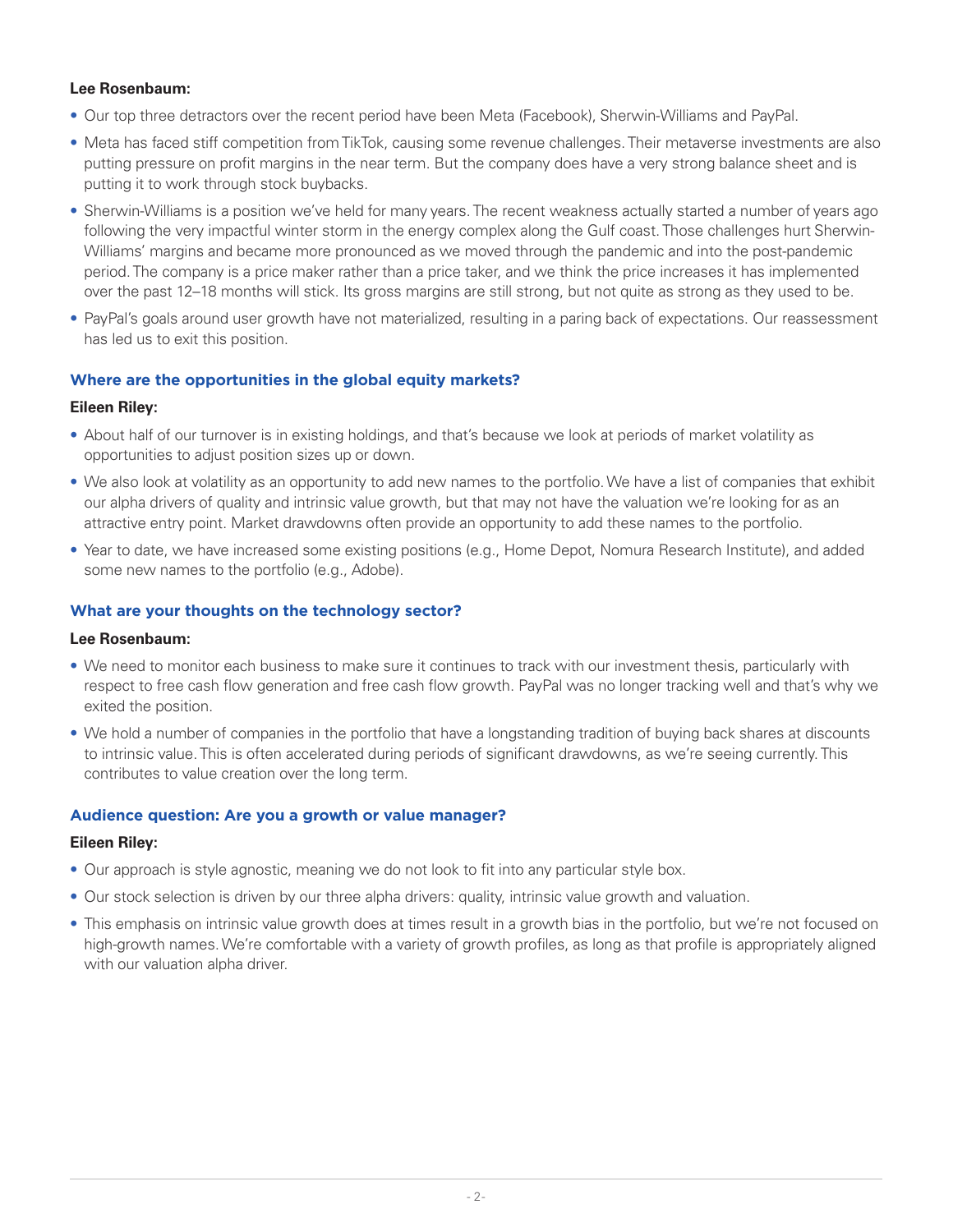## **Audience question: Can you speak to the portfolio's energy exposure over time?**

## **Eileen Riley:**

- We have not had any energy stocks in the portfolio for a number of years. But we have owned energy names at various points in the past.
- When commodity prices were low, energy companies did not meet our requirements for free cash flow generation and free cash flow growth. In the current environment, we are not seeing any names that completely satisfy our rigorous investment criteria.

## **How do you factor in the potential for a secular rise in inflation?**

#### **Lee Rosenbaum:**

- We like to own companies that are price makers, which in the current environment is a major positive.
- We're not able to predict how long inflation will persist at the levels we're seeing, but over the long term, we see a lot of value in owning businesses that have the ability to increase prices during periods like this and then not give it all back.
- Sherwin-Williams, Linde Corporation and S&P Global are good examples of holdings that have had the ability to pass on higher costs.
- Even still, in some cases these price increases are not enough to cover cost increases from quarter to quarter.
- Being very judicious in managing costs, supply chains and logistics is key in an environment like this.

## **Audience question: Some of the names in the portfolio are in bear market territory. How do you decide whether these companies should stay in the portfolio?**

#### **Eileen Riley:**

- We typically look to add to a position when it starts trading near the downside discipline we created at the outset of the investment.
- But this is not something that happens automatically; we discuss new information that's coming in and evaluate whether it changes the investment thesis, as was the case with PayPal, which Lee mentioned earlier.

#### **Audience question: Can you speak to the portfolio's Canadian exposure?**

#### **Eileen Riley:**

• At present our only Canadian holding is Canada Goose.

## **The global economy is undergoing a process of deglobalization – how is this affecting the companies in the portfolio?**

#### **Lee Rosenbaum:**

- I think most would agree that from an investment perspective, this broad trend is not a positive overall.
- But it does open up opportunities in a number of areas. For example, deglobalization creates significant challenges for businesses, which benefits a company like Accenture, which is in the business of helping companies navigate and manage complexity.
- Another example relates to manufacturing, which is especially expensive in the current environment. Longtime holding Dassault Systèmes helps businesses reduce potential and actual inefficiencies in the manufacturing process, enabling these companies to better manage costs.
- We also hold a number of companies that are managing the deglobalization trend through acquisitions. Danaher Corporation's acquisition of GE's biopharma business is a good example of this.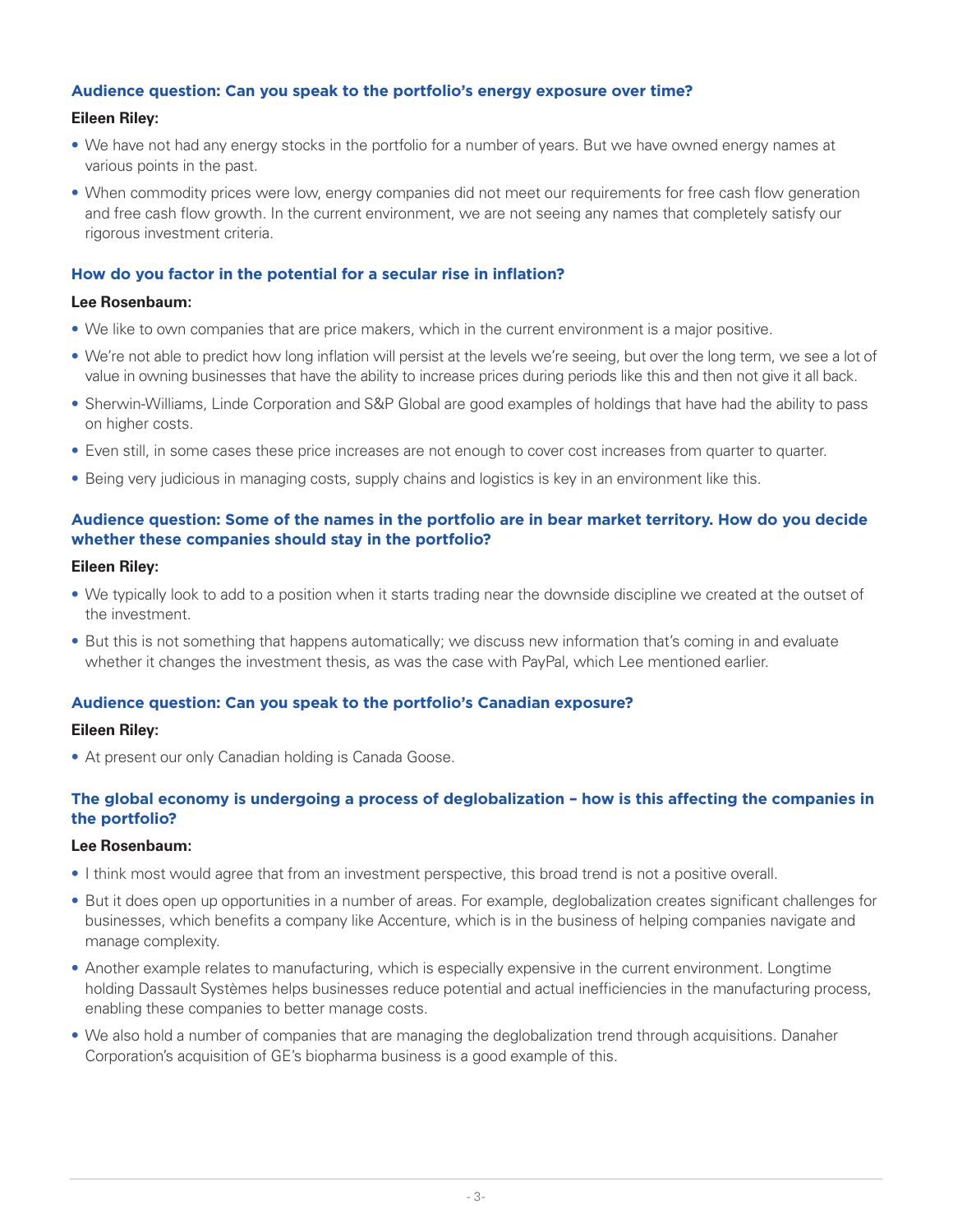## **What has surprised you most about market activity over the last couple of months?**

#### **Eileen Riley:**

- It's really the confluence of things happening simultaneously, from war to rising rates to food supply issues to renewed lockdowns in China.
- The lockdown in Shanghai is definitely an issue. Current holding Estée Lauder has warehouses in Shanghai, but they can't move goods in or out. Texas Instruments does 70% of its sales direct, but anything going through China is hitting a roadblock because they're having trouble getting couriers.

## **Audience question: Can you speak to the energy names you owned in the past?**

#### **Lee Rosenbaum:**

• We previously owned EOG Resources and Schlumberger.

## **Audience question: What is the role of cash in the portfolio?**

#### **Eileen Riley:**

• We aim to be fully invested. Normally we only have about 1% cash and never more than 5%.

## **What are some of the lessons you learned from previous drawdowns that you believe are applicable in the current circumstances?**

#### **Lee Rosenbaum:**

• The biggest lesson I've learned from the past is that every environment is different. There is no guarantee that what we're experiencing now will look anything like what we've experienced in the past, so it's important to keep an open mind and stay true to our philosophy, but remain flexible at the same time.

#### **Visit iaclarington.com/LS to learn more about the IA Clarington Loomis suite of funds.**